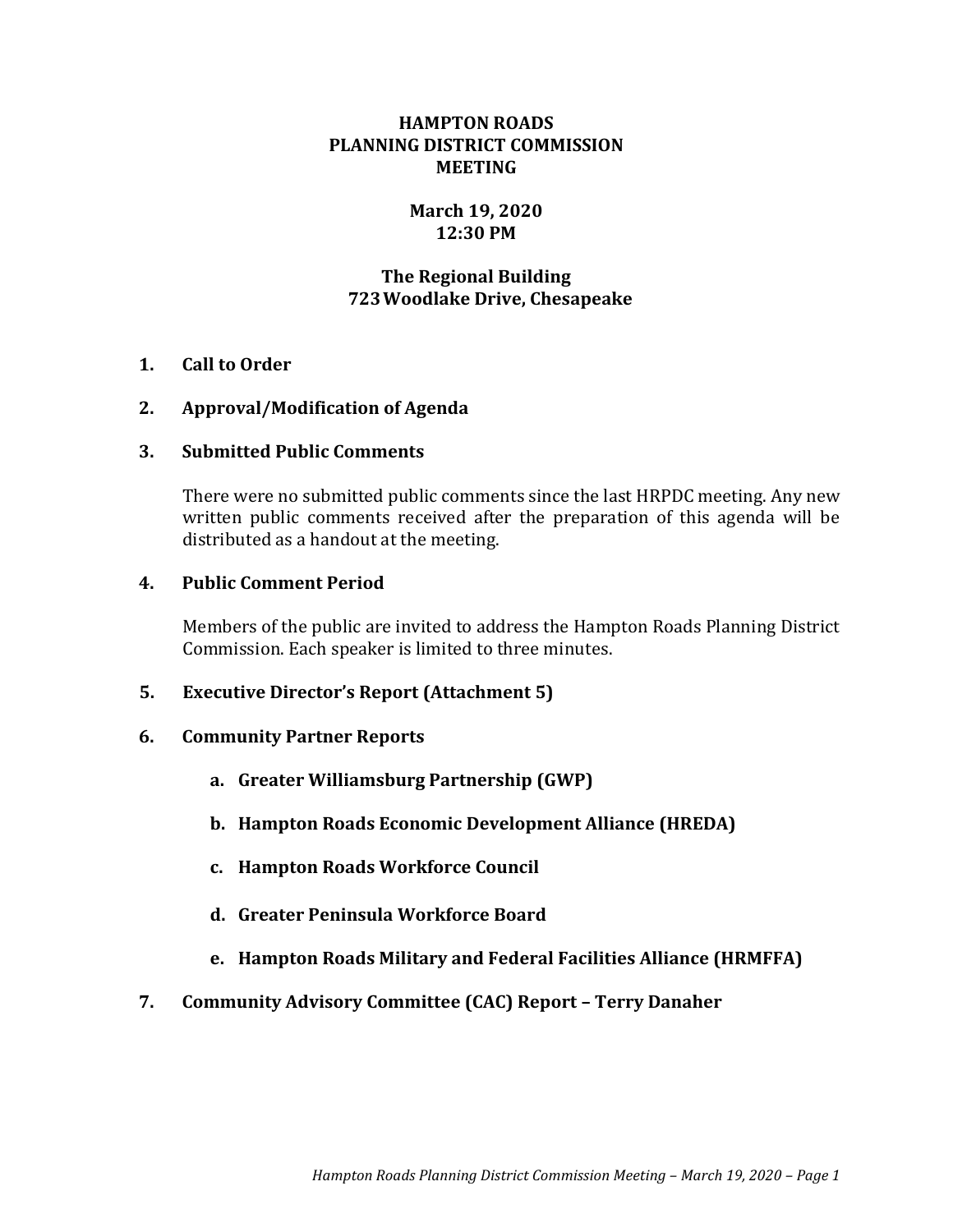#### **8. Consent Agenda (Attachment 8)**

- **a. Meeting Minutes – February 20, 2020 Commission Meeting**
- **b. Transcribed Public Comments – February 20, 2020 Commission Meeting**
- **c. Treasurer's Report – January 2020**

#### **d. 2020 Community Development Block Grant (CDBG) Regional Priorities**

The Virginia Community Development Block Grant (CDBG) Program provides funding to eligible units of local government to address critical community development needs, including housing, infrastructure, and economic development. This program has been administered by the Virginia Department of Housing and Community Development (DHCD) since 1982. CDBG funds are made available to DHCD by the U.S. Department of Housing and Urban Development (HUD).

Each year, the Virginia Department of Housing and Community Development requests Planning District Commissions to rank regional priorities for the Virginia CDBG Program and provide a list of anticipated CDBG project proposals from non-entitlement localities.

Staff recommends approval of the attached 2020 Virginia CDBG Regional Priorities list for transmittal to the Virginia Department of Housing and Community Development.

## **e. Community Advisory Committee (CAC) Bylaws Amendment**

The Community Advisory Committee (CAC) updated its bylaws to reflect the expanded role and purview to serve both the HRPDC and HRTPO and to expand the terms of current members to provide continuity as the CAC works through its new expanded responsibilities. The updated bylaws are attached for the Commission's consideration.

*Action Requested: The HRPDC should take action to approve the March 19, 2020 Consent Agenda.*

#### **9. Hampton Roads Economic Benchmarking Study – presented by Mr. Greg Grootendorst, HRPDC Chief Economist (Handout)**

In the Regional Cooperation Act, the Code of Virginia calls for Planning District Commissions (PDCs) to collect and maintain demographic, economic and other data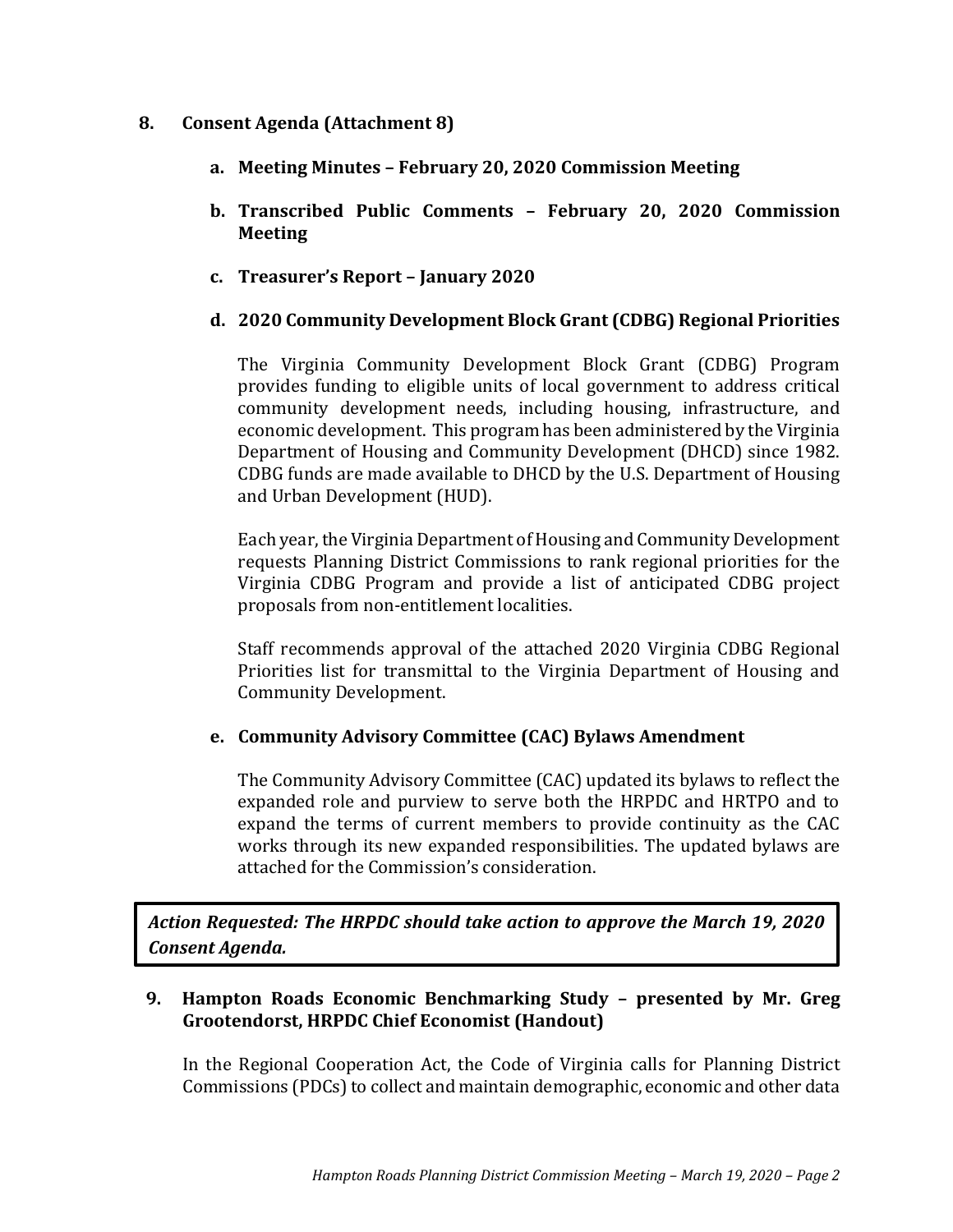concerning the region and member localities, and act as a State Data Center affiliate in cooperation with the Virginia Employment Commission (VEC).

In keeping with this mandate, the HRPDC staff has completed the 14th Annual Regional Benchmarking Study. This publication includes a locality profile for the 17 jurisdictions as well as graphical illustrations for over 150 regional benchmarks covering the economy, demographics, real estate, transportation, education, government finances, and various quality of life indicators. Each graph is accompanied by a brief explanation regarding the purpose of the benchmark and the current condition in Hampton Roads. Complete data tables for each of the data sets are available on the Commission's website.

Mr. Greg Grootendorst, HRPDC Chief Economist, will brief the Commission.

*Action Requested: The HRPDC should take action to approve the release of the Hampton Roads Regional Benchmarking Study*

# **10. Environmental Education Program – presented by Ms. Katie Cullipher, HRPDC Principal Environmental Education Planner**

The Commission will be provided an update on and overview of the HRPDC Environmental Education Program. This item is presented for information and discussion by Commission members.

# **11. Legislative Update – presented by Mr. Robert Crum, HRPDC Executive Director (Attachment 11)**

The Commission will be provided an update on the Virginia General Assembly focusing on items of interest to the Hampton Roads region. Attached for the Commission's review is a summary of legislation that has been monitored by HRPDC staff. This item is presented for information and discussion by Commission members.

## **12. Three Month Tentative Schedule**

#### **April 2020**

No Meeting per Regional Meeting Schedule

**May 2020 (Meeting will be held at Christopher Newport University)** 

Emergency Management Program Annual HRPDC Work Program HRPDC Public Participation Plan Fiscal Year 2021 Budget